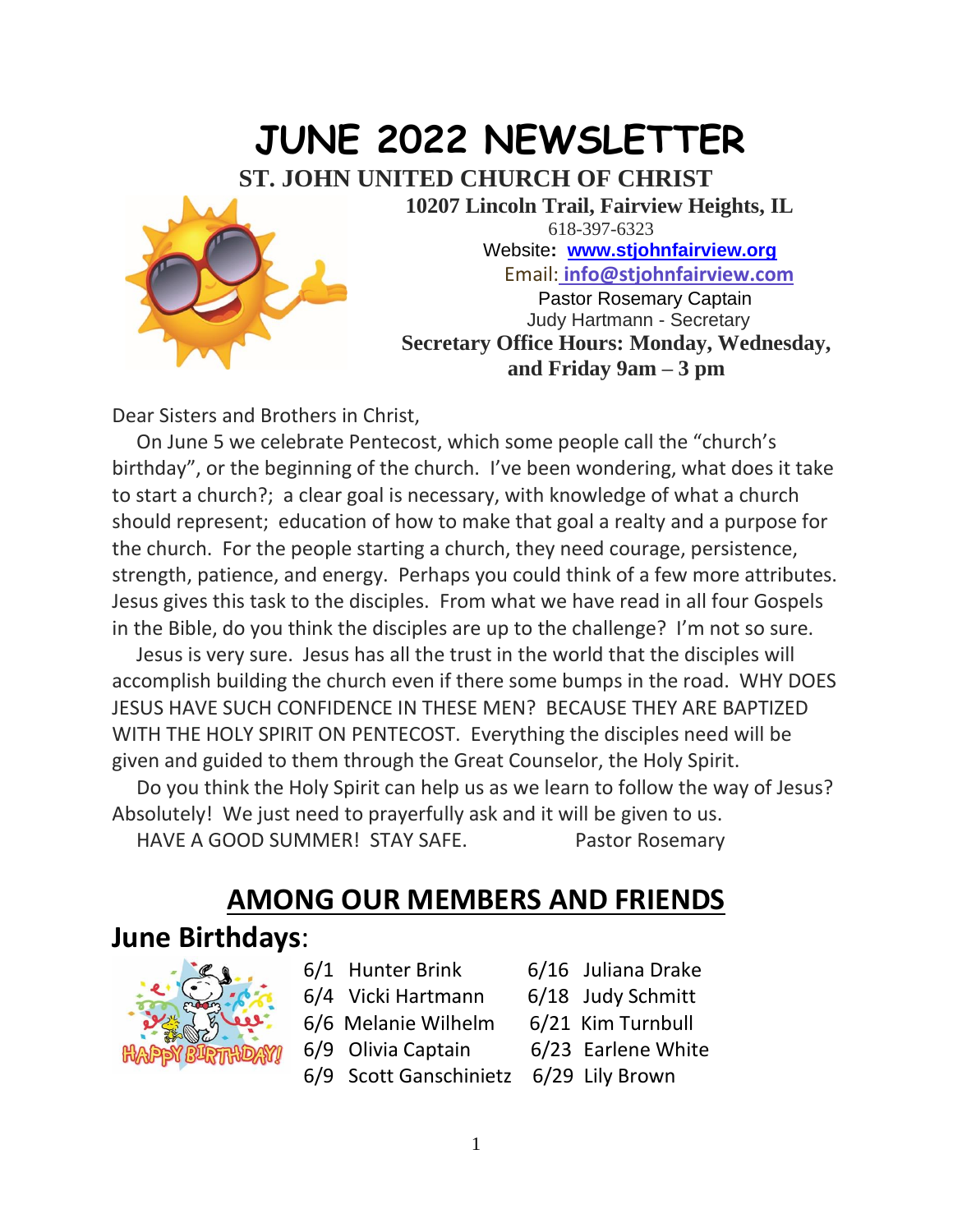## **June Anniversaries:**

- 6/14 Aaron & Christine Drake # 8
- 6/14 Michael & Ashley Schmitt #8
- 6/17 Chris & Anne Brown #16



**Memorials:** For *Rich Schmitt* from Dorothy Ovelgoenner, Eileen Gammon

**Notes and Thank You's:** Pastor Rosemary and everyone at St. John, I want to thank everyone for the cards and prayers for Jim Garrett. It was appreciated. Sherry L. Hackbarth

**PRAYER LIST:** Urban Baum, Donna Isselhard, David Seneczyn, Warren Neff, Carol White, Dennis Franklin, Cheri Schutzenhofer, Dorothy Wagner, Theo Mally, Leah Horner, Dan Gouge, Jane Riess, Leah Captain.



### **GRADUATES:**

Pastor's oldest grandson, Gabriel Muir Fredrickson, graduated from Evanston Township High School, with High Distinction on May 22. He will enter Marquette University in Milwaukee in the Fall to study business and marketing.

#### **NEWS FROM THE TREASURER**

Your treasurer is frowning because while we are not in a critical position with our finances, they have definitely been suffering from a down trend. Judy ran a total for me on last year's General Fund giving for January through May and got a total of \$40,308. This year's total for January through May is \$35,980. That's \$4,000 less this year.

Bills are not down for the year. Inflation has us paying more for gas to mow with, more for trash service, more for building insurance and higher personnel costs. The current balance in the check book is \$2,000 less than the beginning of the year. I know everybody is taking a hit with higher costs but please keep your giving up if at all possible. Thanks.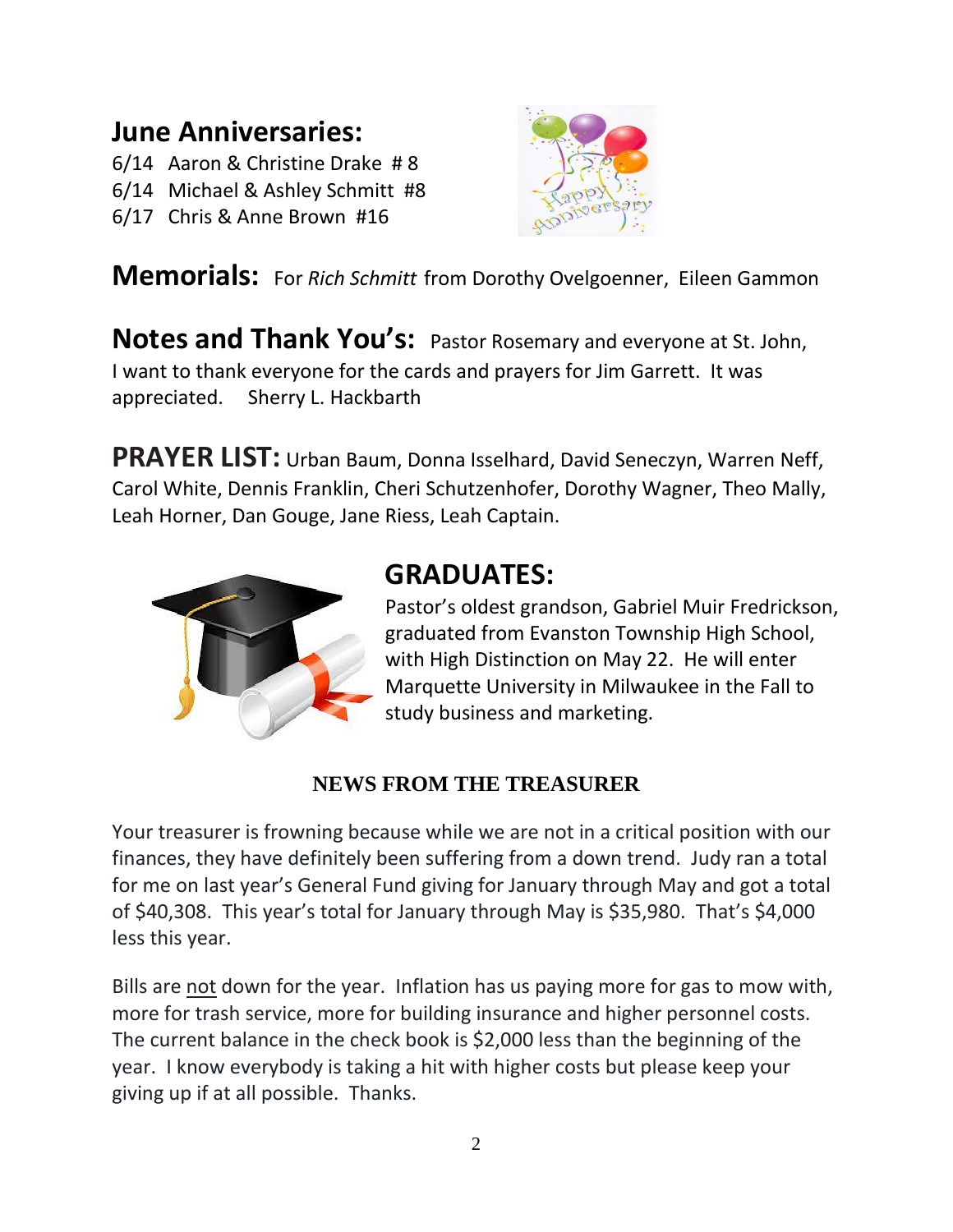**EVENING CIRCLE:** The Evening Circle Rummage Sale that was postponed because of rain, will be held indoors **Saturday June 4 from 7am – noon.** 

# **CHOIR "NOTES":**

Many, many thanks to all who sang with us this choir season. We heard the voices of Jackie Canterbury, Vicki Hartmann, Anne Brown, Stacie Pickens, Lew Thomasino, Kim Christ, Tami Hughes, Shara Toenjes, Adam Reynolds, Barb Uhrig, Mary Waite and Sharon Banjavcic. Sharon was also our extraordinary accompanist most of the time. Lisa Cleveland also accompanied us, as well as Christina Hardin-Weiss, and Adam Reynolds.

It has been a fun, uplifting, and gratifying experience to work with talented, eager singers. What a blessing! I'm looking forward to more praises through music in the fall. Hope to see you in church, or better yet -- in choir!

**CONDOLENCES** for our drinking fountain. It's time has passed and will be greatly missed. But it is replaceable. Do you know where we can get a replacement?



Beginning June 5, we will restart Fellowship Time after Communion Services after a 3 year hiatus.





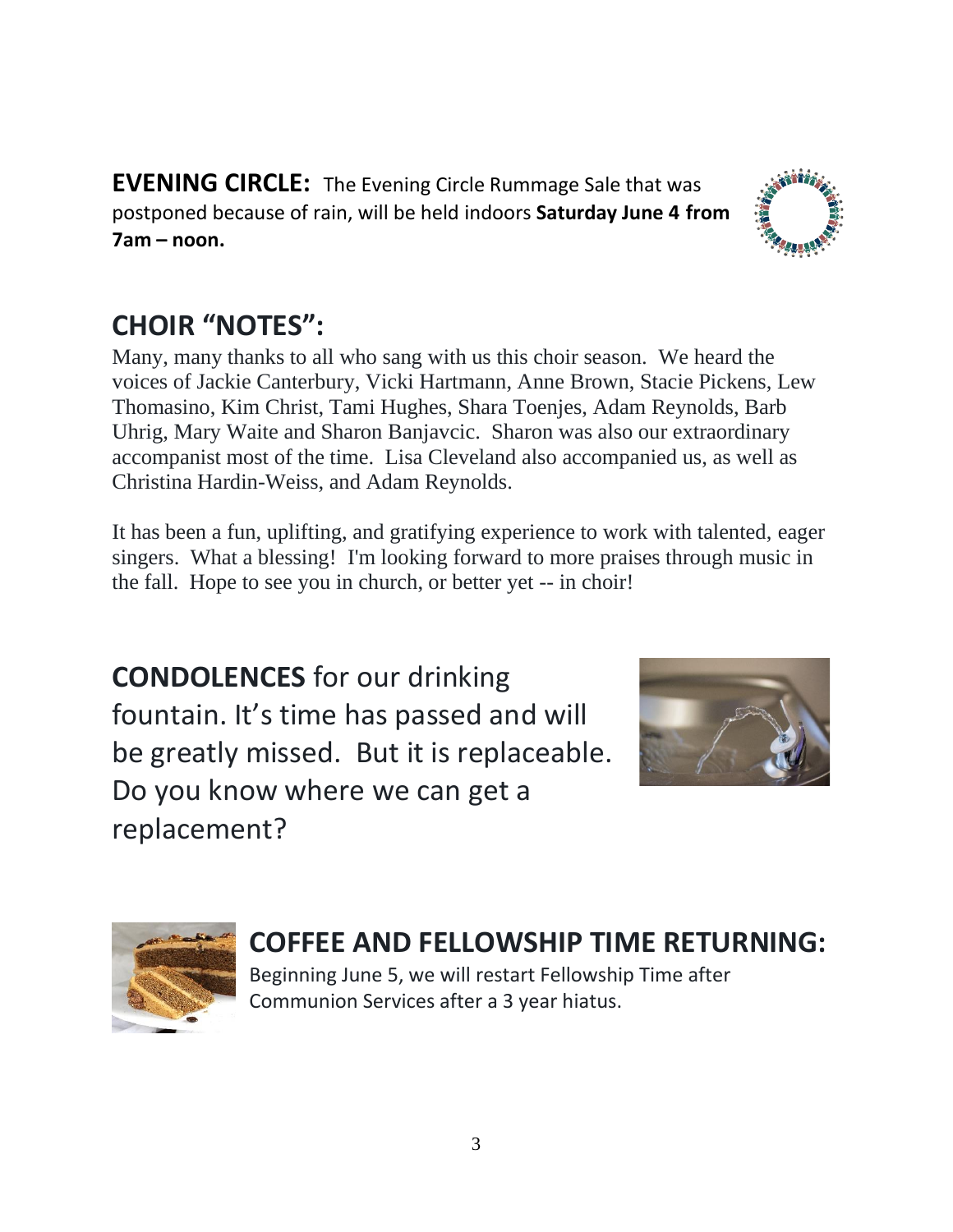#### **USHERS:**

- 6/5 Tom & Jan Miller
- 6/12 Sue Williams & Judy Schmitt
- 6/19 Ginny Ganschinietz & Sue Ganschinietz
- 6/26 Chuck Kistler & Christina Hardin-Weiss

**LITURGISTS:** Liturgists are always needed. Please let pastor know if you wish to volunteer.

# **SEMI-ANNUAL CONGREGATIONAL MEETING:**

June 12 after worship



#### **OUR SHUT-INS:**

Darlene Bax 220 Fieldcrossing Drive Apt. 40 Highland, IL 62249

Terry Kissel Mrs. Cheri Schutzenhofer O'Fallon, IL 62269 Swansea, IL 62226

19 Whiteside Drive 120 Lynnhaven Belleville, IL 62221 Belleville, IL 62223

Jeanette Brown 5904 Perrin Road Fairview Heights, IL 62208

700 Weber Road Apt. 105 58 Frank Scott Pkway E. Apt.

Mrs. Polli Allen Mrs. Elaine Whitney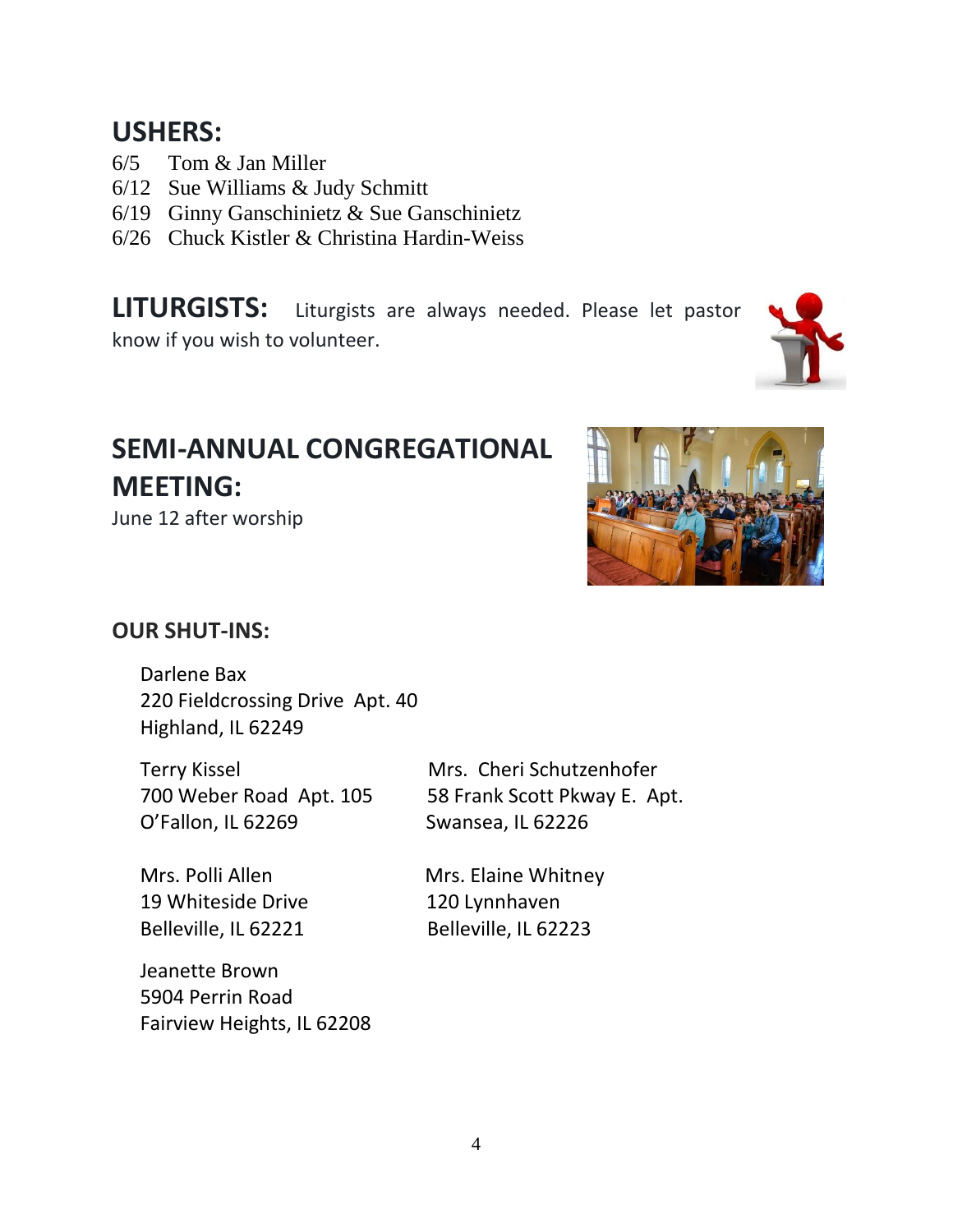# **June**

# 2022

| Sunday                                                                                 | Monday | Tuesday        | Wednesday                           | Thursday                            | Friday         | Saturday                                                                |
|----------------------------------------------------------------------------------------|--------|----------------|-------------------------------------|-------------------------------------|----------------|-------------------------------------------------------------------------|
|                                                                                        |        |                | $\mathbf{1}$                        | $\overline{2}$<br><b>AA Meeting</b> | $\overline{3}$ | $\overline{4}$<br><b>Evening Circle</b><br>Rummage Sale<br>7 am to noon |
| 5<br>Service of<br>Word &<br>Sacrament 10<br>am<br>Fellowship<br>time after<br>worship | 6      | $\overline{7}$ | 8<br>Church Council<br>Meeting 7 pm | $\overline{9}$<br><b>AA Meeting</b> | 10             | 11                                                                      |
| 12<br>Worship at 10<br>am<br>Semi-annual<br>Congregational<br>meeting after<br>worship | 13     | 14             | 15                                  | 16<br><b>AA Meeting</b>             | 17             | 18                                                                      |
| 19<br>Worship at 10<br>am                                                              | 20     | 21             | 22                                  | 23<br><b>AA Meeting</b>             | 24             | 25                                                                      |
| 26<br>Worship at 10<br>am                                                              | 27     | 28             | 29                                  | 30<br><b>AA Meeting</b>             |                |                                                                         |
|                                                                                        |        |                |                                     |                                     |                |                                                                         |